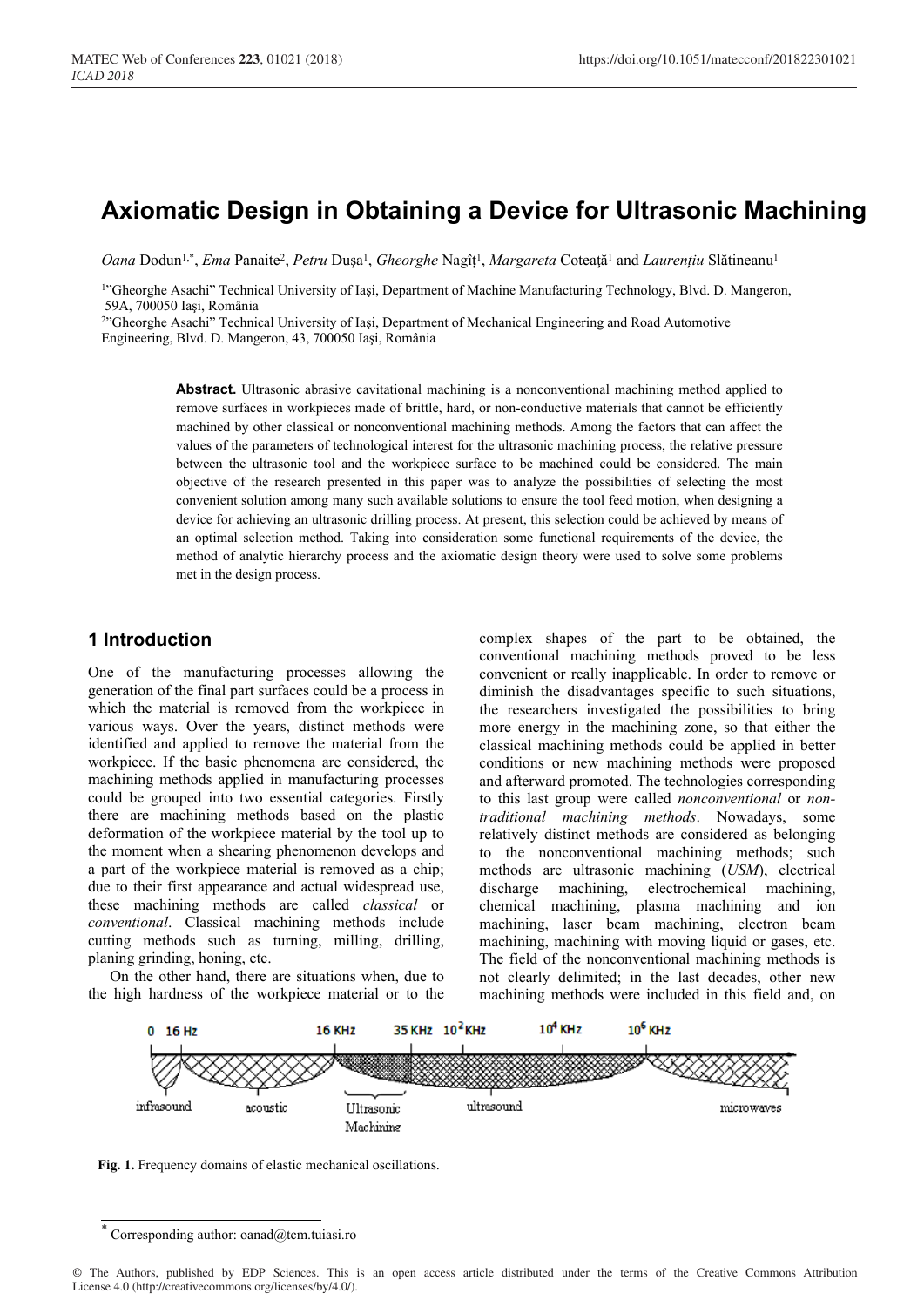

**Fig. 2.** Scheme of ultrasonic machining process (*a*) and material removal processes by microchipping (*b*), microcracking (*c*) and cavitational phenomena (*d*).

the other part, hybrid machining methods were proposed by combining either classical machining methods with nonconventional machining methods or just two or many nonconventional machining methods.

A group of nonconventional machining methods supposing the material removal from the workpiece are based on the use *of ultrasounds* called thus due to the use of vibration motions that have a frequency higher than the frequencies corresponding to the human audible field (Figure 1). The used vibration frequency is of about 19 - 25 kHz and the amplitude is of 10 - 50 μm.

One of the design methods initiated and developed in the last decades is the axiomatic design method. It is known that this design method essentially takes into consideration two axioms, namely the axiom needing the independence of the functional requirements and the axiom of minimum information, respectively [1]. Even the method was initially proposed as a method of designing mechanical equipment, manufacturing processes, and systems, at present the method was applied to solve a large variety of problems.

Over the years, the researchers tried to establish connections between the ultrasonic machining process or equipment and the axiomatic design method.

Thus, in a paper aiming to highlight the use of fuzzy axiomatic design principles in the selection of the nontraditional machining processes, Khandekar and Chakraborty took into consideration inclusively the ultrasonic machining as a machining technique applicable to materialize processes of micro-drilling in workpieces made of hardened tool steel [2]. They concluded that in such a case, the electrical discharge machining is an adequate machining process, followed by abrasive jet machining and ultrasonic machining.

In a book in which the problem of using axiomatic design in the fabrication of composite structure was approached, Lee and Suh referred inclusively to the ultrasonic machining [3]. They appreciated that within this machining method, the stress generated by a very short contact time between the tool and workpiece (10 to 100 µs) is able to produce microchipping and erosion effects, but the method is limited to workpieces of size below 100 mm, due to the difficulty of tool penetration in deeper cavities.

Mourão et al. developed an analysis of the way in which certain distinct non-conventional machining systems could be selected using the axiomatic design theory [4]. They analyzed inclusively the capability characteristics of the ultrasonic machining systems, when as selecting criteria the material removal rate, accuracy, surface roughness, damage depth, corner radii, capital cost, tooling and fixture cost, power requirement and tool consumption are considered.

The objective of the research presented in this paper was to identify and design constructive solutions for the investigation of the influence exerted by some factors corresponding to the ultrasonic abrasive cavitational machining on the values of the parameters of technological interests specific to such a nonconventional machining technique.

#### **2 Work principle in the case of ultrasonic machining**

Within the techniques able to materialize a process of material removal from the workpiece, there is a group which uses the vibration of a suspension of abrasive grains found in a liquid (frequently, water). Due to the phenomena developed in the work zone, this group constitutes the *abrasive cavitational machining techniques*.

There are distinct techniques able to exploit the abrasive cavitational processes; one may take into consideration the ultrasonic drilling, ultrasonic turning, ultrasonic cutting etc. Essentially, there is a tool which is pressed against the surface to be machined, in the presence of the abrasive slurry (Figure 2).

If the processes developed in the work zone are analyzed, one could notice: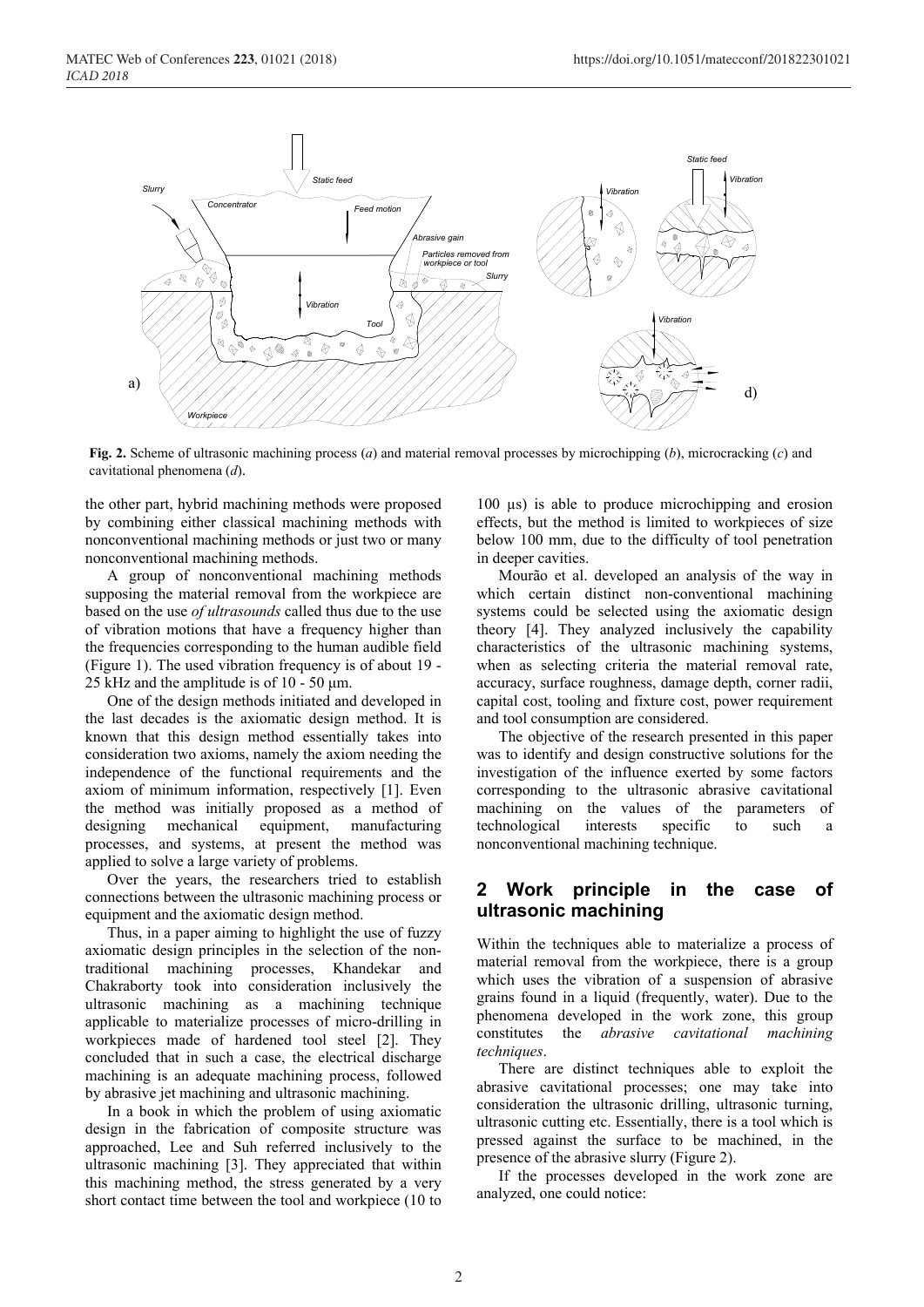*- a microchipping process*, due to the vibration of the sharp and hard abrasive grains found in contact with the workpiece surface; in certain conditions, these abrasive grains could remove fine microchips from the workpiece superficial layer;

*- a microcracking process* developed essentially by the sharp and hard abrasive grains pressed on the workpiece surface layer; if the workpiece material is fragile enough, the grains could initiate a microcracking process. The extension and the connection of the microcracks may facilitate the gradual separation of small parts from the workpiece material;

*- a microcavitation process*, consisting in the breaking of the working fluid mass in small particles and their reunion under the action of the ultrasonic vibration. The liquid seems to boil, due to the virtual existence of a certain type of bubbles. The generation and the disappearance of the bubbles are accompanied by processes of increase and decrease of the local pressure, so that another factor able to generate microcracks may be signalized. As in the previous situation, the joining of the microcracks finally determines the material removal from the workpiece as small particles.

As a consequence of such phenomena developed in the work zone, small quantities of material are separated from both the workpiece and tool; if certain specific machining conditions are met, the material removal is more intense in the workpiece surface layer than in the tool active surface layer. To remove the particles detached from tool and workpiece and found in the work gap existing between the machined surface and the tool active surface, usually, a way of the abrasive slurry circulation is adopted. For example, one may take into consideration inclusively the process of pressure increase and decrease as a consequence of periodical approach and removal motions due to the ultrasonic vibrations.



**Fig. 3.** Device for positioning and clamping the workpiece at ultrasonic machining based on the use of a spring.

In accordance with the general requests valid in the case of a machining technique, as a parameter of technological interest one may consider the material removal rate, the machining accuracy, the roughness of the machined surface, the tool wear etc.

There are some groups of ultrasonic process input factors able to exert influence on the parameter of technological interest valid for the ultrasonic machining:

*a)* Characteristics of vibration motion: amplitude, frequency, the variation of the amplitude in time etc.;

*b)* Chemical composition and physical properties of the workpiece material; generally, one appreciates that fragile materials have a better machinability by ultrasonic machining techniques;

*c)* Chemical composition and physical properties of the tool material; in this case, a certain tenacity of the tool material may increase the tool life;

*d)* The shape of the tool active surface and the trajectory to be met as a consequence of the relative work motions between tool and workpiece;

*f)* Characteristics of the working liquid found in the work gap and the chemical and physical properties of the abrasive grains. Thus, small-dimension grains are used in the case of the ultrasonic finishing processes and fine abrasive grains are used in the case of roughing ultrasonic processes when the material removal rate could be considered as an important parameter of technological interest;

*g)* The pressure exerted between the tool active surface and the workpiece surface to be machined. It is necessary that this pressure has a value between certain limits, to ensure a more convenient development of ultrasonic machining process and simultaneously an efficient of the worn abrasive particles from the work gap. If the pressure is too low, the intensity of the microcracking phenomenon is diminished, while a too high pressure could intensify a possible fracture process able to affect the integrity of the abrasive particles.

The above-mentioned processes specific to the ultrasonic machining highlighted the necessity of determining and applying a certain relative pressure between the tool and workpiece. It is possible that this pressure has specific values for distinct ultrasonic machining processes (distinct machining techniques, distinct dimensions, and shapes of the abrasive grains, distinct workpieces materials etc.). To better understand and apply the abrasive cavitational machining techniques, detailed knowledge concerning the pressure between tool and workpiece in the ultrasonic machining could be necessary; to investigate the possible influence exerted by the relative pressure on the values of the parameters of technological interest, the problem of designing a device able to offer a variable known pressure was stated.

The objective of the research presented in this paper was to use the axiomatic design in order to design and develop a device for investigation of the influence exerted by the pressure between the tool and workpiece in the abrasive cavitational ultrasonic machining.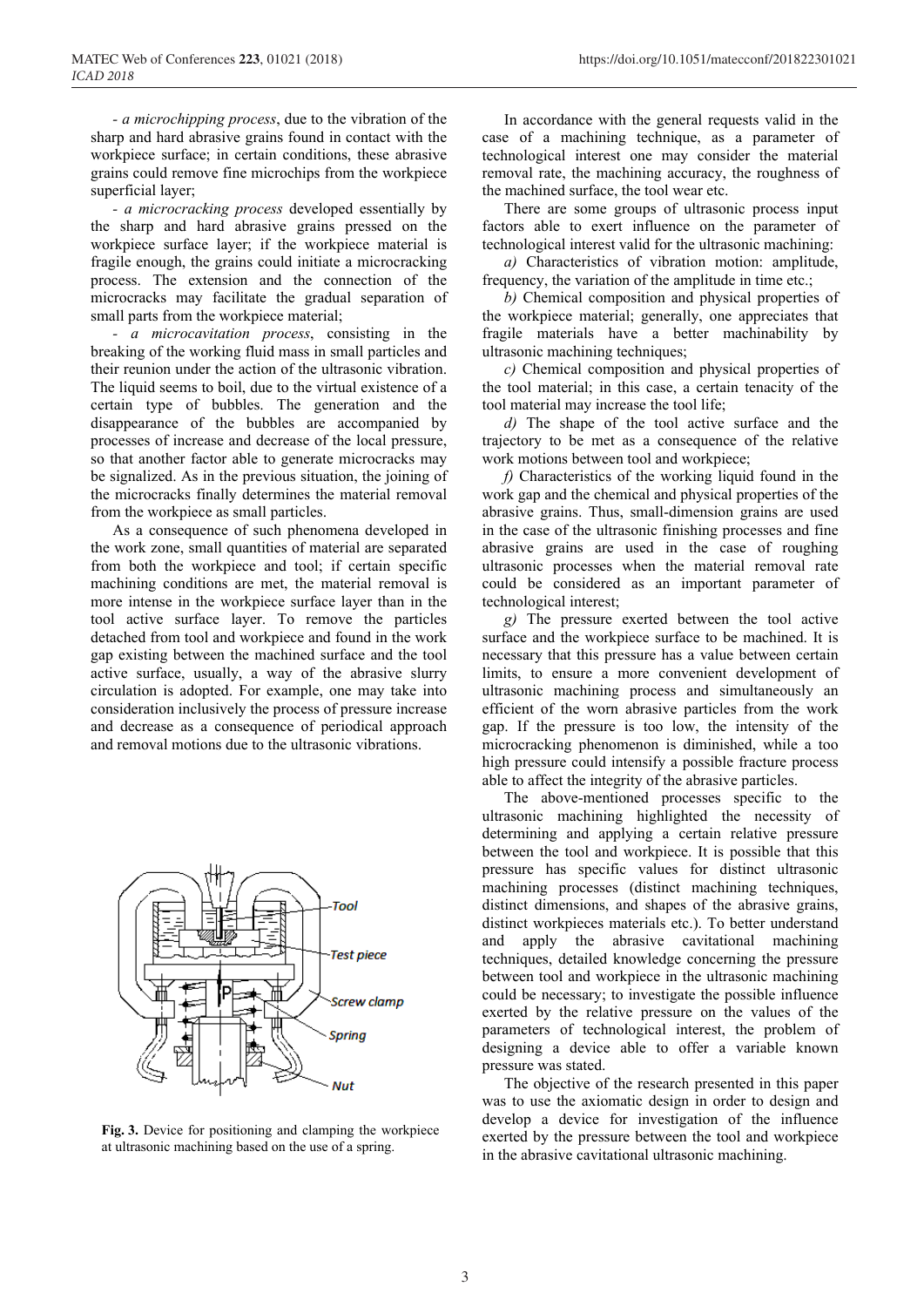| Line no. 1 | <b>Design parameters</b>         | DP1:              | DP2:                                               | DP3:           | DP4:         | DP5:          |             |  |
|------------|----------------------------------|-------------------|----------------------------------------------------|----------------|--------------|---------------|-------------|--|
|            | Functional                       | <b>Ultrasonic</b> | Ring                                               | <b>Plastic</b> | <b>Screw</b> | <b>Spring</b> |             |  |
|            | requirements                     | machining         | plate                                              | recipient      | clamp        | and nut       |             |  |
|            |                                  |                   | equipment                                          |                |              |               |             |  |
| Column     | $\mathbf{2}$                     | 3                 |                                                    | 5              | 6            | 7             | 8           |  |
|            |                                  |                   | $\overline{\mathbf{4}}$                            |                |              |               |             |  |
| no. 1      |                                  |                   |                                                    |                |              |               |             |  |
| 3          | <b>Functional requirement of</b> | Functional        |                                                    |                |              |               |             |  |
|            | zero level                       | requirements      | Design parameters corresponding to each functional |                |              |               |             |  |
|            | of the first                     |                   | requirement                                        |                |              |               |             |  |
|            |                                  | level             |                                                    |                |              |               |             |  |
| 4          | Design a device for generating   | FR1               | $\mathbf x$                                        |                |              |               |             |  |
| 5          | and changing the values of this  | FR2               |                                                    | X              |              |               |             |  |
| 6          | machining relative pressure and  | FR <sub>3</sub>   |                                                    |                | X            |               |             |  |
| 7          | clamping small dimensions test   | FR4               |                                                    |                |              | X             |             |  |
| 8          | pieces                           | FR5               |                                                    |                |              |               | $\mathbf x$ |  |
| 9          |                                  | FR6               |                                                    |                |              |               | X           |  |

**Table 1.** *FRs* and *DPs* for the device for generating and changing the values of this machining relative pressure and clamping small dimensions test pieces.

# **3 Functional requirements in the case of a device for the study of the ultrasonic abrasive process**

In accordance with the graphical representation from Figure 2, one could consider that to obtain better knowledge concerning the influence exerted by the relative pressure between the tool and workpiece in the ultrasonic process, an adequate device has to be imagined; within the axiomatic design method, this could be *the main customer need*.

In the laboratory for nonconventional machining technologies from the "Gheorghe Asachi" Technical University of Iași - Romania, there is some equipment for ultrasonic machining of small and medium dimension workpieces.

Initially, an older ultrasonic machine was taken into consideration; in such a case, the sonotrode could be vertically moved to ensure the initial contact between the tool and the test piece. The available machining equipment includes a threaded vertical bar, fixed at one end on the machine tool table, while at the other end, a circular massive block table could be placed on the threaded zone of the bar.

The functional requirement of zero order (*FR*0) could be: design a device adaptable on the ultrasonic machining equipment able to ensure possibilities of generating and changing the values of this machining relative pressure and clamping small-dimension test pieces.

If the analysis of the desired device is detailed, one could state the following functional requirements of second order:

*FR*1: Ensure general conditions valid in the case of ultrasonic machining (vibration movement with imposed values of the amplitude, frequency and amplitude change in time), a work movement along an established trajectory and positioning the tool over the workpiece;

*FR*2: Ensure components for positioning of the test piece and which allow the drilling of the test piece;

*FR*3: Ensure the immersion of the work zone including the tool and test piece in the abrasive slurry;

*FR4*: Ensure possibilities of clamping the test piece in the recipient used for immersion of the tool and test piece in the abrasive slurry and, if possible, of simultaneous clamping of the recipient on the machine tool table;

*FR*5: Ensure a subsystem for materializing a variable relative pressure between thin test pieces and tool;

*FR*6: Ensure possibilities of achieving a relative rectilinear work motion between the test piece and tool.

## **4 Design matrices in the case of two devices for study of abrasive ultrasonic machining**

The initial matrix including the functional requirements and design parameters corresponding to the above-mentioned functional requirements is presented in Table 1. One may notice that the solutions adopted for each functional requirement were the following:

*DP*1: existing equipment for ultrasonic machining;

*DP*2: ring plate;

*DP*3: transparent plastic recipient;

- *DP*4: Screw clamp (2 such screw clamps);
- *DP*5: Spring and nut placed on the threaded bar;

*DP*6: Spring and nut placed on the threaded bar.

The functional requirements and the adequate initial design parameters were included in the matrix represented by the content of Table 1. During the zigzagging activity, one noticed that there is the possibility to use two screw clamps both to clamp the thin test pieces in the plastic recipient and simultaneously the recipient on the threaded bar attached to the machine tool table. Examining the content of Table 1, one may notice that the use of the screw clamps for meeting two functional requirements generated an uncoupled matrix. To eliminate the uncoupled character of the matrix, a joining of the functional requirements no. 5 and 6 could be applied.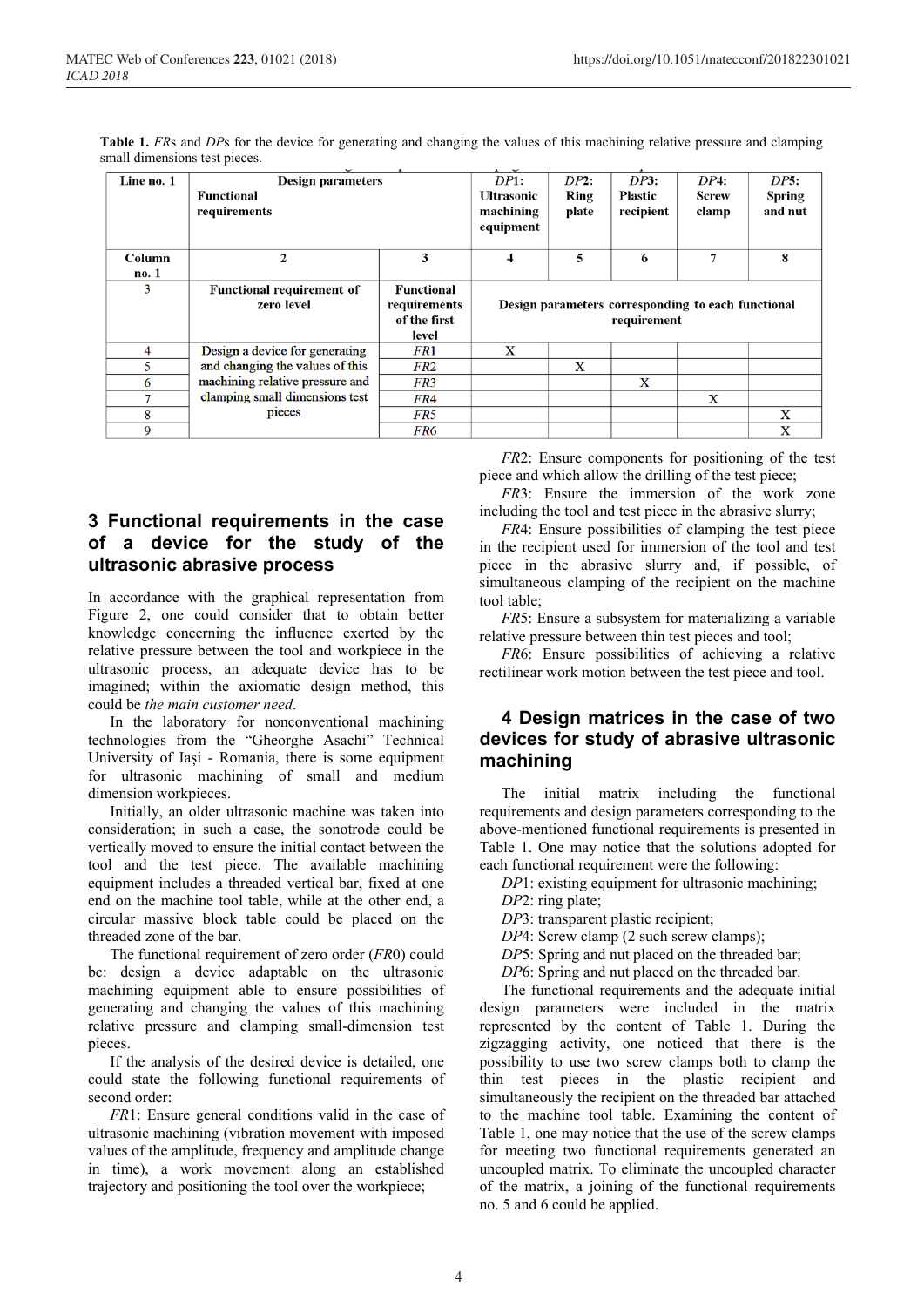| Line<br>no. 1        |                                   | Design parameters of first order |                         |                       |                               |             |                         |                |         |                                                                      |                |                   |                       |
|----------------------|-----------------------------------|----------------------------------|-------------------------|-----------------------|-------------------------------|-------------|-------------------------|----------------|---------|----------------------------------------------------------------------|----------------|-------------------|-----------------------|
| $\boldsymbol{2}$     | <b>Functional</b><br>requirements | Ring plate                       | Plastic recipient       | Ĵ                     | Cylindrical bar<br>and sleeve | Screw clamp | Plate                   | Bar and sleeve | Weights | Sleeve moving<br>along vertical<br>threaded column<br>and nuts       | Flexible cable | Guides with balls | <b>Base</b> plate     |
| 3/<br>Column<br>no.1 | $\overline{c}$                    | 3                                | $\overline{4}$          | 5                     | 6                             | 7           | 8                       | 9              | 10      | 11                                                                   | 12             | 13                | 14                    |
| $\overline{4}$       | <b>Functional</b>                 |                                  |                         |                       |                               |             |                         |                |         |                                                                      |                |                   |                       |
|                      | requirements<br>of first order    |                                  |                         |                       |                               |             |                         |                |         | Correspondence between functional requirements and design parameters |                |                   |                       |
| 5                    | FR1                               | $\mathbf X$                      |                         |                       |                               |             |                         |                |         |                                                                      |                |                   |                       |
| 6                    | FR <sub>2</sub>                   |                                  | $\overline{\textbf{x}}$ |                       |                               |             |                         |                |         |                                                                      |                |                   |                       |
| $\overline{7}$       | FR <sub>3</sub>                   |                                  |                         | $\overline{\text{X}}$ |                               |             |                         |                |         |                                                                      |                |                   |                       |
| 8                    | FR4                               |                                  |                         |                       | X                             |             |                         |                |         |                                                                      |                |                   |                       |
| 9                    | FR5                               |                                  |                         |                       |                               | X           |                         |                |         |                                                                      |                |                   |                       |
| 10                   | FR <sub>6</sub>                   |                                  |                         |                       |                               |             | $\overline{\mathbf{x}}$ |                |         |                                                                      |                |                   |                       |
| 11                   | FR7                               |                                  |                         |                       |                               |             |                         | X              |         |                                                                      |                |                   |                       |
| 12                   | FR8                               |                                  |                         |                       |                               |             |                         |                | X       |                                                                      |                |                   |                       |
| 13                   | FR9                               |                                  |                         |                       |                               |             |                         |                |         | X                                                                    |                |                   |                       |
| 14                   | FR10                              |                                  |                         |                       |                               |             |                         |                |         |                                                                      | X              |                   |                       |
| 15<br>16             | FR11<br>FR12                      |                                  |                         |                       |                               |             |                         |                |         |                                                                      |                | $\mathbf X$       | $\overline{\text{X}}$ |

**Table 2.** *FR*s and *DP*s in the case of the device for generating and changing the values of pressure and longer work strokes

As a result of attempts to solve the functional requirements and adequate selection of the design parameter, finally, the solution presented in Figure 3 was developed [5]. One may remark that in our case, the screw clamps usually used to clamp two parts allowed a certain simplifying of the solution adopted and a creative solving of the stated problem. Rotating the nut that supports the spring, the elastic component is compressed and it is able to generate the necessary pressure between tool and test piece. Since the spring could be compressed by different vertical feeds of the nut, distinct values of the pressure could be obtained. However, the use of the nut and spring to simultaneously meet the functional requirements 5 and 6 generated a certain disadvantage; as the tool penetrated the test piece, the spring relaxes and the value of the pressure diminishes; for this reason,

the device could be applied only in the case of low depths of ultrasonically machined holes, when the variation of the pressure could be neglected.

A second approaching of the same problem was necessary to remove or at least to diminish this disadvantage. The new objective was to find a solution able to ensure a constant pressure as the tool penetrates in the test piece.

The principle of interconnected vessels was mentioned during the discussion of persons interested in solving the new problem, but one remarked the difficulties possible to be generated by the necessity of sealing the joining type cylinder – piston, the last part is used both to support the subsystem for positioning and clamping the test piece and the changeable weights used to generate distinct values for the relative pressure



**Fig. 4.** Device for generating variable relative pressure at ultrasonic machining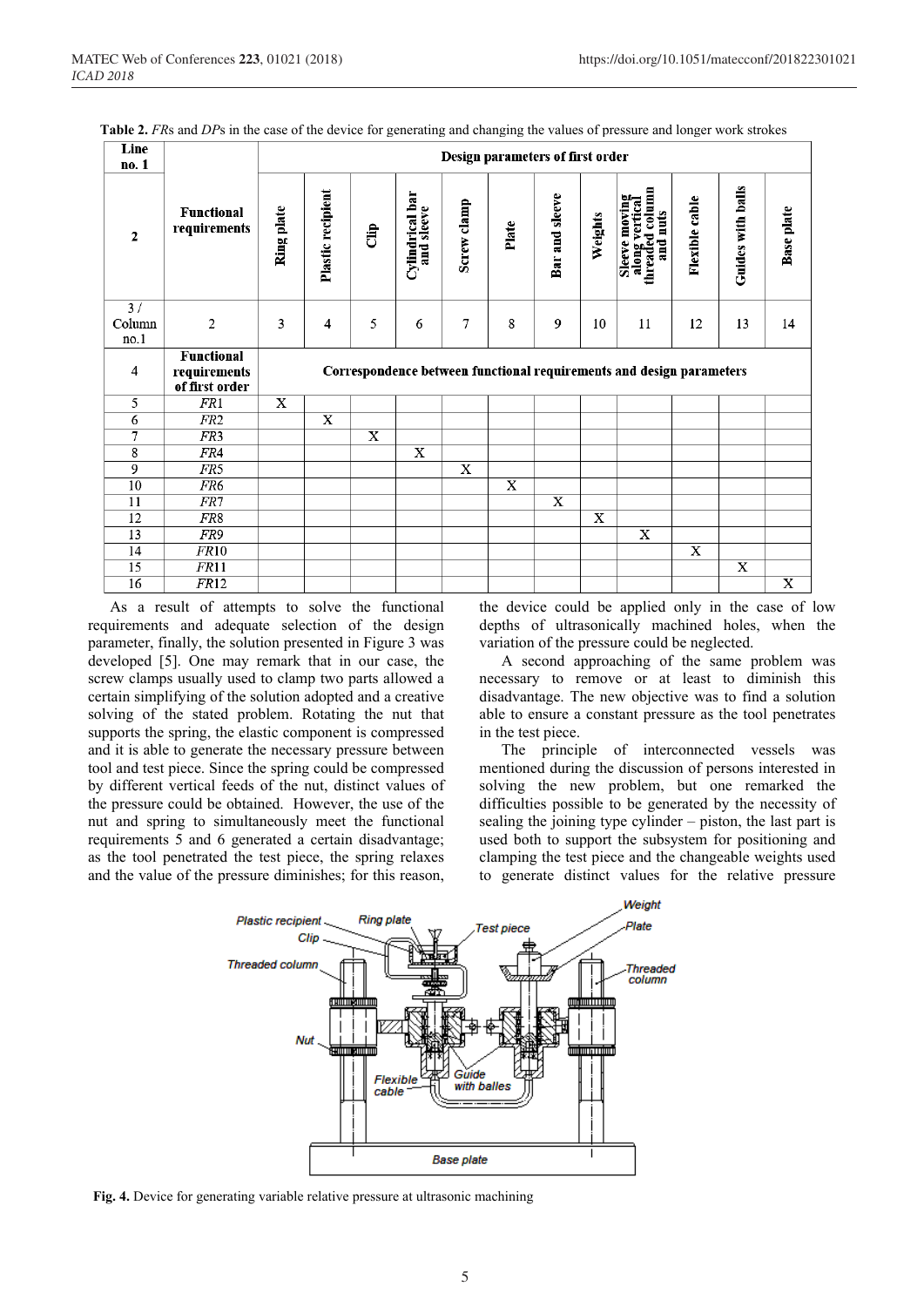involved by the ultrasonic machining process. Somebody remarked a simple solution applied in the case of bicycles, when the brake force is transmitted from the handlebars to the break elements by means of a flexible cable; such a cable or a special flexible cable could also be used to transmit the variable force generated by distinct weights to the part able to support the recipient containing the test piece. Once this idea was outlined, the first principle of axiomatic design could be applied.

In this way, the functional requirement of zero order could have the aspect:

*FR*0: design a device that could be used in the case of ultrasonic machining, able to ensure the change of the value corresponding to the pressure developed between tool and test piece and also possibilities of achieving holes with a higher depth.



*FR*1 ensure: positioning and clamping the workpiece;

*FR*2: ensure a possibility of immersing the work zone, including the tool and test piece, in an abrasive slurry;

*FR3*: ensure a plate on which the possible recipient containing the abrasive slurry could be placed;

*FR*4: ensure a bar that could be moved in a sleeve to support the plate;

*FR*5: ensure positioning and clamping the subsystem supporting the test piece along a vertical direction, to contact the ultrasonic tool;

*FR*6: ensure a plate for placing distinct weights, able to generate a certain pressure between the ultrasonic tool and the test piece;



**Fig. 5.** Alternatives for the ultrasonic machining device: a – device based on the use of *A*1 uses two hydraulic cylinders and a counterweight; b - alternative *A*2, based on the use of a subsystem cylinder – piston and the compressed air; c - alternative *A*3, that uses a mechanism inspired by the solution car jack type mechanism and a lever acted by a counterweight; d - alternative *A*4, based on the use of two pistons connected by a flexible cable and a counterweight.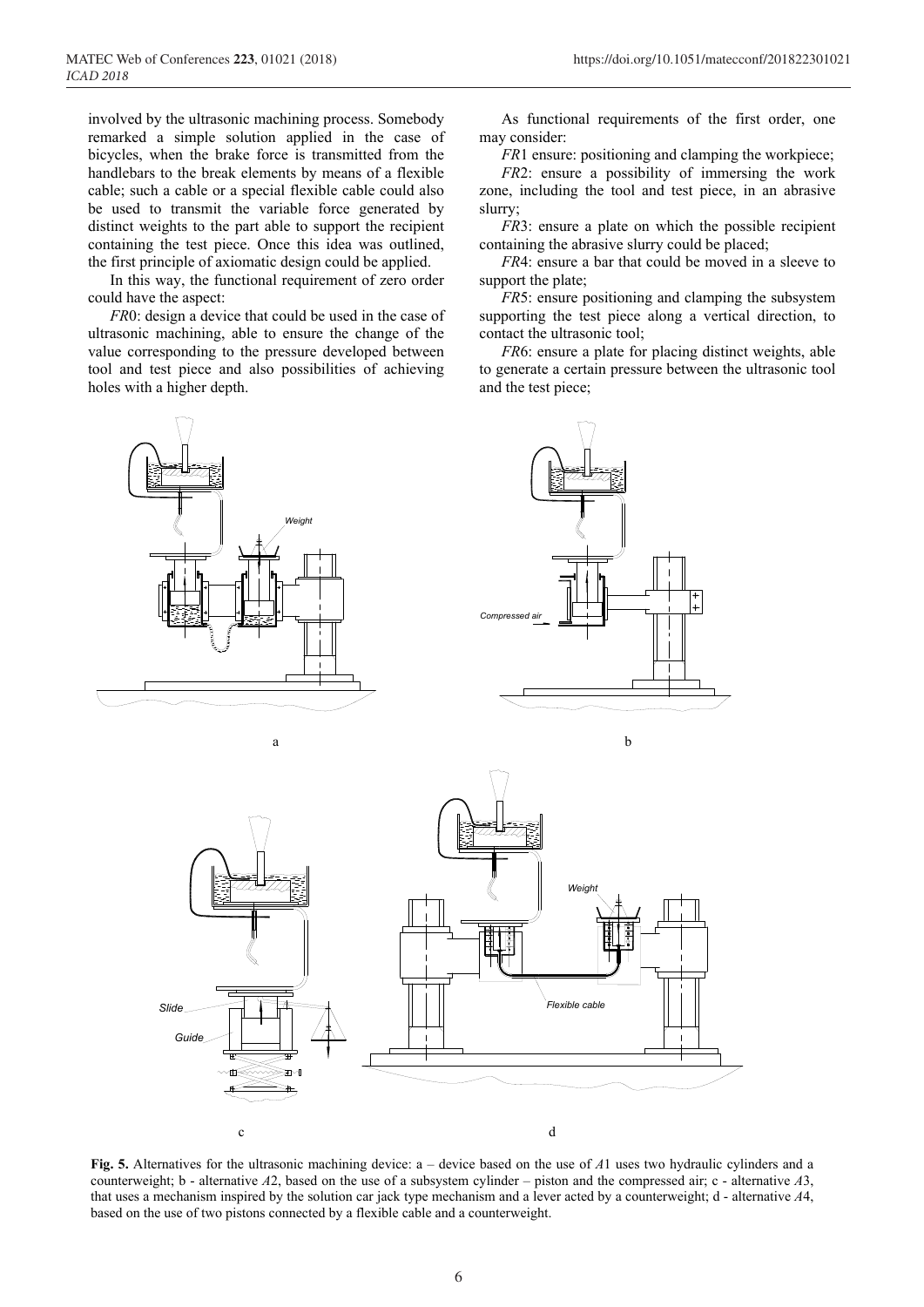*FR7*: ensure a bar that could be moved in a sleeve to support the plate with distinct weights;

*FR*8: ensure movement of the plate supporting the weights along a vertical direction, in order to generate the work motion and compensate the penetration of the ultrasonic tool into test piece;

*FR*9: ensure positioning and clamping the subsystem supporting the weights along a vertical direction;

*FR*10: ensure transmitting vertical movement of the subsystem supporting the weights along the vertical direction;

*FR*11: diminish the friction between the parts able to ensure the movement of subsystems supporting the test piece and distinct weights, respectively;

*FR*12: ensure a base piece on which the distinct subsystems could be positioned and fixed.

For each of the above-mentioned functional requirements, using a zigzagging investigation, design parameters *DP*s were identified, analyzed and established. The obtained results were used to gradually elaborate the matrix included in Table 2.

On the base of the considerations concerning the functional requirements and the selected constructive alternative for these requirements, the principle solution presented in Figure 4 was elaborated [6]. One may notice that the matrix corresponding to this version of the device is an uncoupled matrix.

During the elaboration of the solution, other functional requirements were highlighted (for example, one noticed that, probably, due to the vibration phenomenon, an unscrewing of screws and nuts could appear and adequate solving this problem will be considered before approaching the stage of manufacturing the device.

| thouy tho.<br>Line |                                                 |                      |                | Criteria |                         |           |                                   |   |
|--------------------|-------------------------------------------------|----------------------|----------------|----------|-------------------------|-----------|-----------------------------------|---|
| no. 1              |                                                 |                      |                |          |                         |           |                                   |   |
| 2                  | <b>Decision matrix</b>                          | <b>Priority Rank</b> |                |          |                         |           |                                   |   |
| 3                  | <b>Criterion</b>                                | C1                   | C2             | C3       | C4                      | C5        |                                   |   |
| Line               | 2                                               | 3                    | 4              | 5        | 6                       |           | 7                                 | 8 |
| no. 4              |                                                 |                      |                |          |                         |           |                                   |   |
| $Co-$              |                                                 |                      |                |          |                         |           |                                   |   |
| lumn               |                                                 |                      |                |          |                         |           |                                   |   |
| no. 1              |                                                 |                      |                |          |                         |           |                                   |   |
| 5                  | C1                                              |                      |                |          | 4.00 5.00 3.00 2.00     |           | 44.4 %                            | 1 |
| 6                  | C2                                              | 0.25                 |                |          | 1.00 2.00 1.00          |           | 14.5 %                            | 3 |
| 7                  | C <sub>3</sub>                                  |                      | 0.20 1.00      | 1        |                         | 2.00 0.50 | 12.1%                             | 4 |
| 8                  | C4                                              |                      | 0.33 0.50 0.50 |          |                         | 0.33      | $8.4\%$                           | 5 |
| 9                  | C5                                              |                      |                |          | 0.50 1.00 2.00 3.00     |           | 20.6%                             | 2 |
| 10                 | Number of comparisons:<br>Principal eigen value |                      |                |          |                         |           |                                   |   |
|                    | 10                                              |                      |                |          | $\lambda_{max} = 5,171$ |           |                                   |   |
| 11                 | Consistency ratio CR                            |                      |                |          |                         |           | Eigenvector solution: 4           |   |
|                    | $%=3.8$                                         |                      |                |          |                         |           | iterations, <i>delta</i> =8.8E-10 |   |

**Table 3.** Results of comparing the evaluation criteria two by two.

# **5 Methods of optimal selection**

Essentially, the concept of *optimization* refers to a selection of one or many solutions appreciated as maximally convenient among many available solutions.

The optimization could be applied in many fields of the human activity. Over the years, the researchers searched and developed adequate methods for the mathematical solving of the optimization problems.

The current *field of decision analysis* includes a group of methods applicable to select a certain version when there are many available solutions. If the optimal solution is found using a single selection criterion, this situation corresponds to *the monocriterial optimization*, while when the necessity of simultaneous fulfilling of many criteria is stated, there is a problem of *multicriterial optimization*.

Some of the current methods of mono- or multicriterial optimization are: value analysis – *VA*, technique of matrix with two inputs, the technique of the imposed decision, the Technique for Order of Preference by Similarity to Ideal Solution (*TOPSIS*), analytic hierarchy process (*AHP*), digraph-based approach, analytic network process (*ANP)*, data envelopment analysis (*DEA*), preference ranking organization method for enrichment evaluation (*PROMETHEE*), geometrical analysis for interactive aid (GAIA), multi-objective optimization on the basis of ratio analysis (*MOORA*), *Electre* methods (in French, ELimination Et Choix Traduisent la REalité), multi-attribute utility theory (*MAUT*), superiority and inferiority ranking method (*SIR*) method, potentially all pairwise rankings of all alternatives (*PAPRIKA*) etc.

Some of the optimization methods are based on the comparison two by two of the versions previously identified.

Within the method of the matrix with two inputs, this comparison is made taking into consideration the global image of each alternative of problem-solving.

The method of imposed decision achieves initially the evaluation and the weighting of the criteria applicable to find the optimal solution and subsequently the alternatives are evaluated by means of each criterion. A final importance coefficient takes into consideration both the weighting of the criteria and the evaluation of each alternative by means of each evaluation criterion. When comparison of the criteria or of the alternatives is made, only three situations are considered and evaluated by marks: 1-0 when the first alternative is better appreciated, 0-1 when the second alternative is considered as more convenient, and 0.5-0.5 when the two alternatives are considered as of equal importance.

In the case of the analytic hierarchy process (AHP), the comparisons are based on a more detailed analysis, highlighting of how many times an alternative is better by means of marks included between 2 and 9 (the mark 1 is attributed to the situations when the analyzed alternatives are considered as being of equal importance).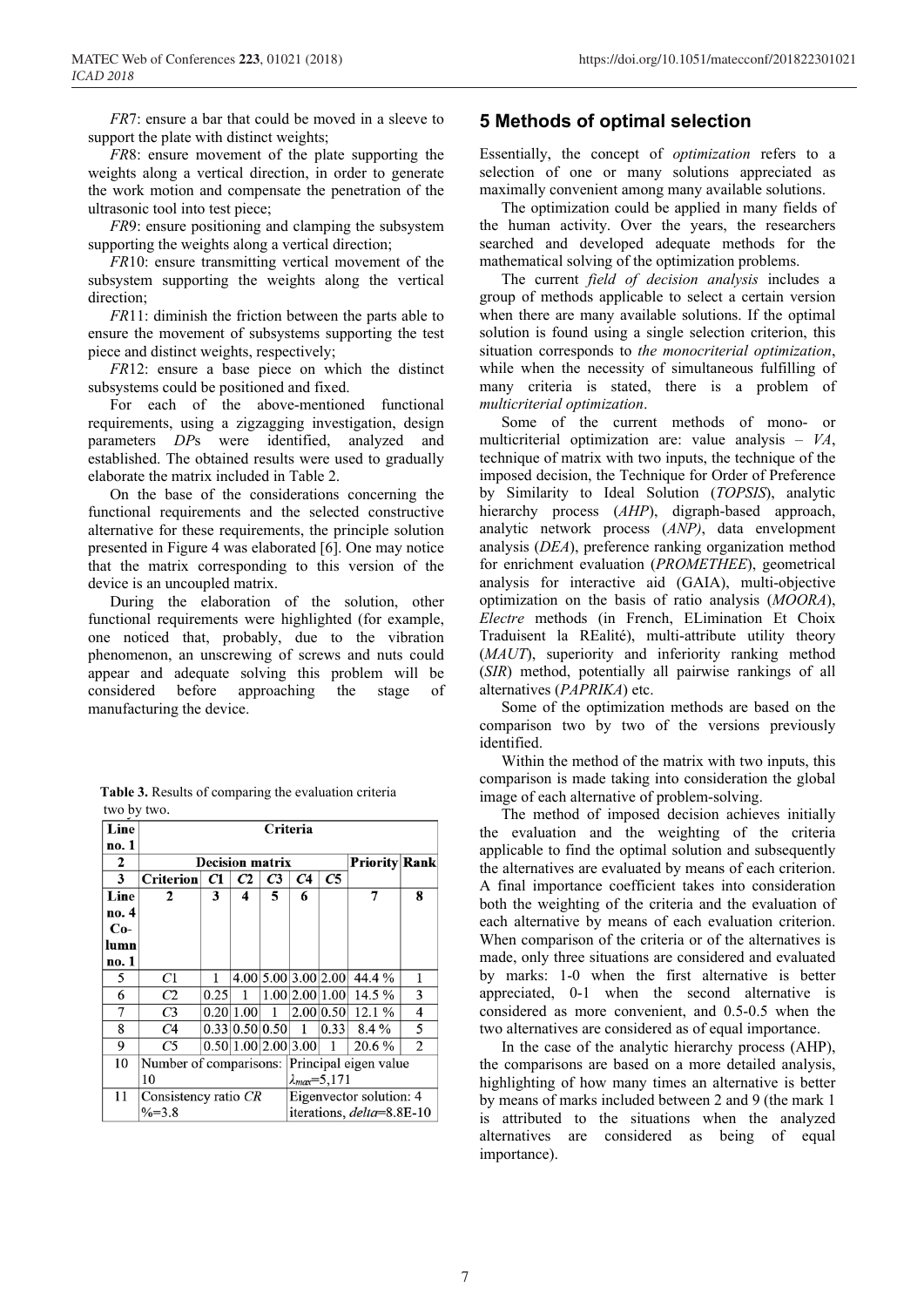| Line                               | Criterion C1: work pressure and motion |                 |                                               |                                                       |                 |                                                     |                |  |  |
|------------------------------------|----------------------------------------|-----------------|-----------------------------------------------|-------------------------------------------------------|-----------------|-----------------------------------------------------|----------------|--|--|
| no. 1<br>2                         | <b>Decision matrix</b><br>Priority     |                 |                                               |                                                       |                 |                                                     |                |  |  |
| 3                                  | <b>Alternative</b>                     | Al              | Āī                                            | $\overline{A3}$                                       | $\overline{A4}$ |                                                     | Rank           |  |  |
|                                    | 2                                      | 3               | 4                                             | 5                                                     | 6               | 7                                                   |                |  |  |
| Line<br>4                          |                                        |                 |                                               |                                                       |                 |                                                     |                |  |  |
|                                    |                                        |                 |                                               |                                                       |                 |                                                     |                |  |  |
| Co-                                |                                        |                 |                                               |                                                       |                 |                                                     |                |  |  |
| lumn                               |                                        |                 |                                               |                                                       |                 |                                                     |                |  |  |
| ı<br>5                             |                                        |                 |                                               |                                                       |                 |                                                     |                |  |  |
|                                    | Al                                     | ı<br>0.33       | 3.00                                          |                                                       | $1.00$ $1.00$   | 27.9<br>9.3                                         | 2<br>4         |  |  |
| 6                                  | $\overline{A2}$                        |                 | ı                                             |                                                       | 0.33   0.33     |                                                     |                |  |  |
| 7                                  | Æ3                                     | 1.00            | 3.00                                          | ı                                                     | 4.00            | 42.3                                                | ī              |  |  |
| 8                                  | $\overline{A4}$                        | 1.00            | 3.00                                          | 0.25                                                  | ı               | 20.4                                                | 3              |  |  |
| 9                                  | Number of                              |                 |                                               |                                                       |                 | Principal eigen value                               |                |  |  |
|                                    | comparisons: 6                         |                 |                                               | 29.29 سم                                              |                 |                                                     |                |  |  |
| 10                                 | Consistency ratio CR                   |                 |                                               |                                                       |                 | Eigenvector solution: 5                             |                |  |  |
|                                    | %⇒9.1                                  |                 |                                               |                                                       |                 | iterations, delta=8.7E-8                            |                |  |  |
| $\overline{11}$                    |                                        |                 |                                               |                                                       |                 | Criterion C2: workpiece positioning                 |                |  |  |
| $\overline{12}$                    |                                        |                 | <b>Decision matrix</b>                        |                                                       |                 | Priority Rank                                       |                |  |  |
| 13                                 | Alternative                            | $\overline{A1}$ | Al                                            | A3                                                    | A4              |                                                     |                |  |  |
| $\overline{14}$                    | $\overline{A1}$                        | ı               | 1.00                                          | 0.33                                                  | 2.00            | 20.1                                                | 3              |  |  |
| 15                                 | Æ                                      | 1.00            | ī                                             |                                                       | 0.50 3.00       | 24.8                                                | 2              |  |  |
| $\overline{16}$                    | $\overline{A^3}$                       | 3.00            | 2.00                                          | ı                                                     | 2.00            | 42.5                                                | ī              |  |  |
| 17                                 | A4                                     |                 | 0.50   0.33                                   | 0.50                                                  | ı               | 12.5                                                | 4              |  |  |
| $\overline{18}$                    | Number of                              |                 |                                               |                                                       |                 | Principal eigen value                               |                |  |  |
|                                    | comparisons: 6                         |                 |                                               |                                                       |                 |                                                     |                |  |  |
| 19                                 | Consistency ratio CR                   |                 | <b>Lenax=4.175</b><br>Eigenvector solution: 5 |                                                       |                 |                                                     |                |  |  |
|                                    | %64                                    |                 |                                               | iterations, delta=4.0E-8                              |                 |                                                     |                |  |  |
| 20                                 |                                        |                 |                                               | Criterion C3: low friction                            |                 |                                                     |                |  |  |
| $\overline{21}$                    |                                        |                 | Decision matrix                               |                                                       |                 | Priority Rank                                       |                |  |  |
| 22                                 | <b>Alternative</b>                     | $\overline{A1}$ | Al                                            | $\overline{A3}$                                       | $\overline{A4}$ |                                                     |                |  |  |
|                                    |                                        |                 |                                               |                                                       | 0.25            |                                                     |                |  |  |
| 23                                 | Al                                     | ı               | 0.50                                          | 0.50                                                  |                 | 10.8                                                | 4              |  |  |
| $\overline{24}$<br>$\overline{25}$ | $\overline{A2}$                        | 2.00            | ī                                             | 0.50                                                  | 0.33            | 16.4                                                | 3              |  |  |
|                                    | А3                                     | 2.00            | 2.00                                          | ı                                                     | 0.50            | 25.6                                                | $\overline{2}$ |  |  |
| $\overline{26}$                    | А4                                     | 4.00            | 3.00                                          | 2.00                                                  | ı               | 47.2                                                | ī              |  |  |
| $\overline{27}$                    | Number of                              |                 |                                               |                                                       |                 | Principal eigen value                               |                |  |  |
|                                    | comparisons: 6                         |                 |                                               |                                                       | 4.046شم         |                                                     |                |  |  |
| $\overline{28}$                    | Consistency ratio CR                   |                 |                                               |                                                       |                 | Eigenvector solution: 4                             |                |  |  |
|                                    | $\frac{9}{6}$ -1.7                     |                 |                                               |                                                       |                 | iterations, delta=1.8E-9                            |                |  |  |
| $\overline{29}$                    |                                        |                 |                                               |                                                       |                 | Criterion C4: constructive simplicity               |                |  |  |
| 30                                 |                                        |                 | Decision matrix                               |                                                       |                 | <b>Priority Rank</b>                                |                |  |  |
| 31                                 | Alternative                            | Al              | A2                                            | $A3$ $A4$                                             |                 |                                                     |                |  |  |
| 32                                 | 41                                     | ī               |                                               | $\overline{0.33}$ $\overline{0.50}$ $\overline{0.50}$ |                 | 12.0                                                | 4              |  |  |
| 33                                 | 42                                     | 3.00            | ı                                             | 0.50                                                  | 3.00            | 32.8                                                | 2              |  |  |
| 34                                 | $\overline{A3}$                        | 2.00            | 2.00                                          | ı                                                     | 2.00            | 38.3                                                | ī              |  |  |
| 35                                 | $\overline{A4}$                        |                 | $2.00$ 0.33                                   | 0.50                                                  | ı               | 16.8                                                | 3              |  |  |
| 36                                 | Number of                              |                 |                                               |                                                       |                 | Principal eigen value                               |                |  |  |
|                                    | comparisons: 6                         |                 |                                               |                                                       | 1.046هه/        |                                                     |                |  |  |
| 37                                 | Consistency ratio CR                   |                 |                                               |                                                       |                 | Eigenvector solution: 4                             |                |  |  |
|                                    | %=1.7                                  |                 |                                               | iterations, delta=1.8E-9                              |                 |                                                     |                |  |  |
| 38                                 |                                        |                 | Criterion C5: manufacturability               |                                                       |                 |                                                     |                |  |  |
| 39                                 |                                        |                 | Decision matrix                               |                                                       |                 | Priority                                            | <b>Rank</b>    |  |  |
| 40                                 | <b>Alternative</b>                     | $\overline{A1}$ | A2                                            | $\overline{A3}$                                       | A <sub>4</sub>  | , %                                                 |                |  |  |
| 41                                 | Al                                     | ı               | 0.33                                          |                                                       | 0.50 1.00       | 13.9%                                               | 4              |  |  |
|                                    |                                        |                 |                                               |                                                       |                 |                                                     |                |  |  |
| 42                                 | Æ                                      | 3.00            | ī                                             | 2.00                                                  | 2.00            | 41.9%                                               | ī              |  |  |
| 43                                 | $\overline{A^3}$                       | 2.00            | 0.50                                          | ı                                                     | 3.00            | 29.7%                                               | 2              |  |  |
| 44                                 | A4                                     | 1.00            | 0.50                                          | 0.33                                                  | ı               | 14.4%                                               | 3              |  |  |
| 45                                 | Number of                              |                 |                                               |                                                       |                 | Principal eigen value                               |                |  |  |
|                                    | comparisons: 6                         |                 |                                               |                                                       | 4.046 اڪس       |                                                     |                |  |  |
|                                    |                                        |                 |                                               |                                                       |                 |                                                     |                |  |  |
| 46                                 | Consistency ratio CR<br>%=1.7          |                 |                                               |                                                       |                 | Eigenvector solution: 4<br>iterations, delta=1.8E-9 |                |  |  |

| <b>Table 4.</b> Results of comparison of the alternatives |
|-----------------------------------------------------------|
| by means of each evaluation criterion.                    |

# **6 Use of** *AHP* **method**

As above mentioned, the AHP is a fine selection method, since there is a large scale of evaluation when comparing the alternatives two by two. The method was proposed by Thomas L. Saaty, architect and professor at the University of Pittsburg.

Some details concerning the stages corresponding to the AHP method used in the case of a device for evaluating the universal lathe university were presented in [7]. In this paper section, a more synthetic presentation of applying the *AHP* method in the case of selecting a device for ultrasonic machining will be made.

As above-mentioned, the problem was to identify a solution for a device for clamping the workpiece on an ultrasonic machining equipment, when a hole of small diameter and length must be obtained. The available ultrasonic machine ensures only the vibration of the ultrasonic tool, so that the work motion and pressure must be achieved by the desired device. In fact, there is a possibility of achieving the work pressure and motion manually acting on a hand wheel.

One supposes that as a result of applying the axiomatic design principles or other methods for the creativity stimulation to find distinct solutions for a constructive problem four engineers individually established the alternatives presented in Figure 5:

- The alternative *A*1 uses two hydraulic cylinders by which the pressure generated by the counterweights is transmitted to the device subassembly intended to press the workpiece on the active surface of the vibrating tool;

- The alternative *A*2 uses the compressed air to move and press the workpiece against the active surface of the vibrating tool;

- The alternative *A*3 uses a mechanism inspired by the solution of a car jack to ensure the positioning coarse of the workpiece and a piston moved in a cylinder as a consequence of acting a lever by means of a counterweight;

- The alternative *A*4 is based on the use of two pistons connected by a flexible cable and whose motions are guided by means of rollers sleeves. The work motion and pressure are ensured also by means of counterweights.

These solutions could be found, for example, by using the method of ideas diagram [8].

If in the case of the alternatives *A*1 and *A*2, a threaded column - nut type subsystem is used for positioning course of the workpiece, in the case of the alternative *A*4 two such subsystems are necessary. A distinct solution was proposed in the case of the alternative *A3*, based on the use of subsystem using the quadrilateral mechanism and a screw-nut mechanism, respectively.

In applying the *AHP* method, five evaluation criteria were used:  $C1$  – the way of ensuring the work motion and pressure;  $C2$  – the way of achieving the workpiece positioning; *C*3 – the necessity of ensuring as possible a low friction for the moving components of the device; *C*4 – the constructive simplicity; *C*5 – the possibilities of manufacturing the device components using only machining equipment available in the mechanical workshop.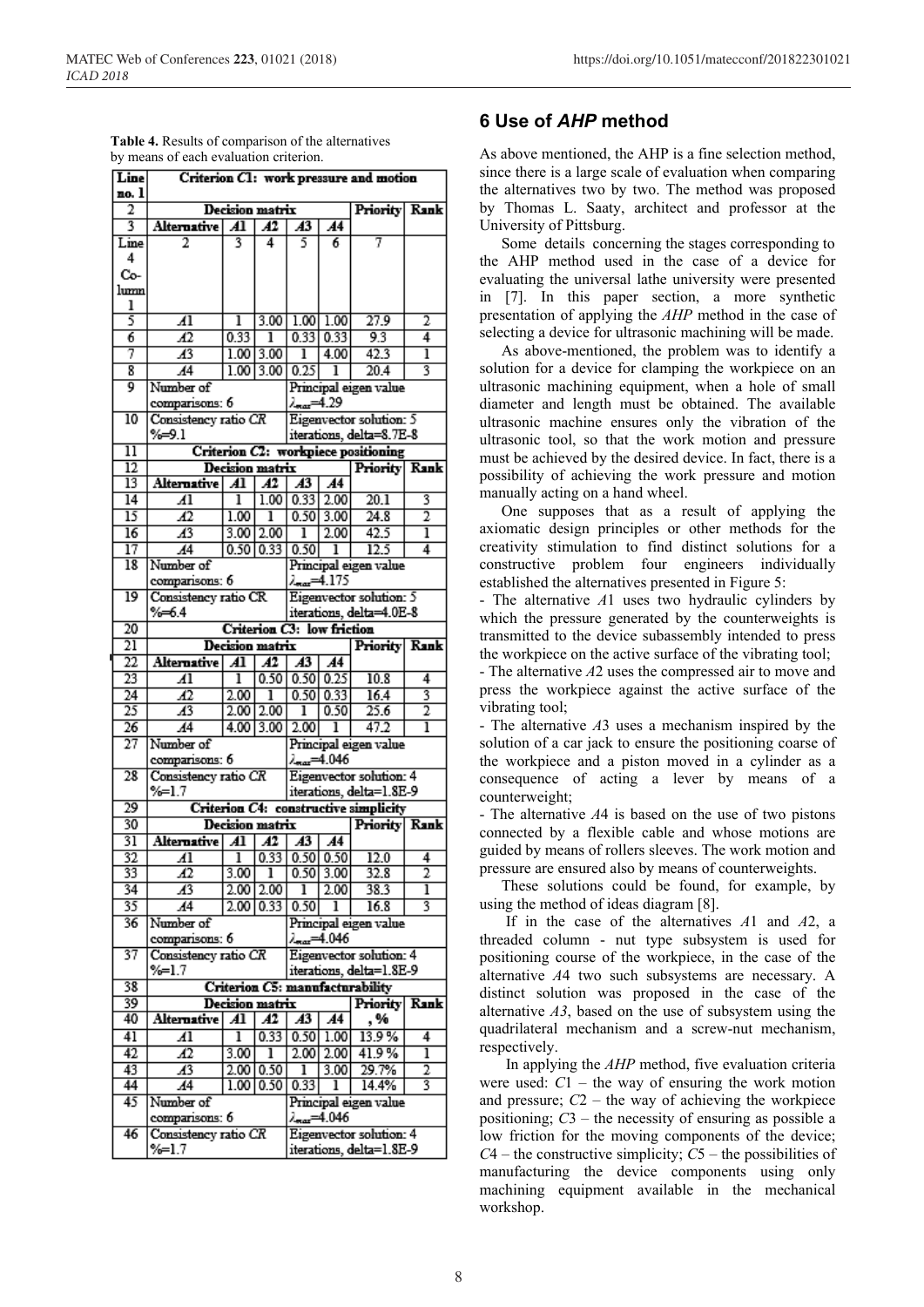**Table 5.** Determination of the general composite weight.

|                  |                |                | <b>Criterion</b> | Gene-          | Rank          |        |   |
|------------------|----------------|----------------|------------------|----------------|---------------|--------|---|
| <b>Criterion</b> | C1             | C <sub>2</sub> | C <sub>3</sub>   | C <sub>4</sub> | C5            | ral    |   |
| weight           | 44.4           | 14.5           | 12.1             | 8.4            | 20.6          | com-   |   |
|                  | $\%$           | $\frac{0}{0}$  | $\frac{0}{0}$    | $\%$           | $\frac{0}{0}$ | posite |   |
|                  |                |                |                  |                |               | weight |   |
|                  |                |                |                  |                |               | $\%$   |   |
| Alternative      |                |                |                  |                |               |        |   |
| Column           | $\overline{c}$ | 3              | 4                | 5              | 6             | 7      | 8 |
| no. 1            |                |                |                  |                |               |        |   |
| A1               | 27.9           | 20.1           | 10.8             | 12.0           | 13.9          | 20.48  | 4 |
| A2               | 9.3            | 24.8           | 16.4             | 32.8           | 41.9          | 21.09  | 2 |
| A3               | 42.3           | 42.5           | 25.6             | 38.3           | 29.7          | 37.37  |   |
| A4               | 20.4           | 12.5           | 47.2             | 16.8           | 14.4          | 20.95  | 3 |

The software proposed in [9] was used to solve the problems corresponding to distinct stages of applying the *AHP* method when selecting the more convenient alternative for the device necessary in the ultrasonic drilling. A synthesis of the calculus developed in these stages is shown in tables 3, 4 and 5.

The content of table 3 highlights the results of comparing the evaluation criteria, in accordance with the principle of AHP and using an adequate software [9]. In table 2, other information obtained as a consequence of applying the AHP method was also included (number of comparisons, principal eigenvalue, consistency ratio, eigenvector solution).

The evaluation of each alternative by means of each criterion is presented in table 2. Thus, in the lines 5-8, the alternatives were evaluated by means of the criterion of the way of obtaining the work pressure and motion, in the lines  $14-17 - by$  means of the criterion of the workpiece positioning, in the lines 23-26 – by means of the criterion of ensuring a low value for the friction coefficient, in the lines 32-35 – by means of the criterion of the constructive simplicity and in the lines 41-44 – by means of the criterion of manufacturability. In this way, for each alternative, a certain priority value was determined by considering a certain criterion.

The information synthetized in table 4 was used to calculate the so-called general composite weight for each alternative but considering the priority values previously determined and highlighted in table 4. The results thus obtained were included in table 5.

The priority size of each alternative was determined to take into consideration the weights of the criteria and of the alternatives by means of each criterion:

$$
A1=(44.60.27.90+14.50.20.10+12.10.10.80+20.60.13.90)/100=20.48\% \t(1)
$$

$$
A2=(44.40.9.30+14.50.24.80+12.10.16.40+8.40.32.80+20.60.41.90)/100=21.09\%
$$
 (2)

$$
A3=(44.90.42.30+14.50.42.50+12.10.25.60+8.40.38.30+20.60.29.70)/100=32.37\%
$$
 (3)

$$
A4=(44.60 \cdot 20.40+14.50 \cdot 12.50+12.10 \cdot 47.20+8.40 \cdot 16.80+20.60 \cdot 14.40)/100=20.95
$$
 (4)

On the base of the above-mentioned weights and the alternatives ranks included in the column no.7 from table 5, one could decide that the most convenient alternative

when all the distinct evaluation criteria are considered is the alternative *A*3 that has the maximum general composite weight.

## **7 Conclusions**

One of nonconventional machining techniques that may be used to achieve a hole with distinct transversal sections in difficult-to-cut materials could be the ultrasonic machining.

The ultrasonic machining is a machining method that has a version in which an abrasive slurry is affected by an ultrasonic vibration and the abrasive grains are pressed by the ultrasonic tool against the workpiece surface to be machined. In this way, a gradually material removal from workpiece contributes to the generation of a certain cavity. To investigate some aspects concerning such a non-conventional machining technique, the problem of designing a device able to ensure the changing of the pressure developed between the ultrasonic tool and test pieces was formulated. The analysis of the accessible work conditions by means of the first principle of axiomatic design facilitated initially the elaboration of a device able to ensure the change of the values of the pressure by means of a spring and simultaneously a work movement necessary to achieve a small depth hole. Due to the fact that as the ultrasonic tool penetrates the test piece the spring relaxes and the pressure could decrease up to less convenient values, the analysis was continued by considering a new version of the device, in which distinct weights generate the pressure by means of a flexible cable. In cases of both versions of devices, the elaboration of design matrix highlighted problems whose solving could ensure a better functioning of the devices and innovative ways of identifying and finding solutions for the approached problem. Even in the last case of the device for ultrasonic machining, there was the opinion that new versions of the device could be identified. Thus, one considered that using the axiomatic design or other methods for the stimulation of the technical creativity, four relatively distinct solutions were found. The stages of applying the analytic hierarchy method were used to finally detach another possible convenient solution. In the future, there is the intention to continue the investigation to see if applying other optimization methods, other device versions could be considered as optimal alternatives.

#### **References**

- 1. N. P. Suh, *The Principles of Design* (Oxford University Press, New York, 1990)
- 2. A. V. Khandekar, S. Chakraborty, Int J Adv Manuf Technol **83**, 529 (2016)
- 3. D. G. Lee, N. P. Suh, *Axiomatic Design and Fabrication of Composite Structures: Applications in Robots, Machine Tool, and Automobiles* (Oxford University Press, Oxford, 2006)